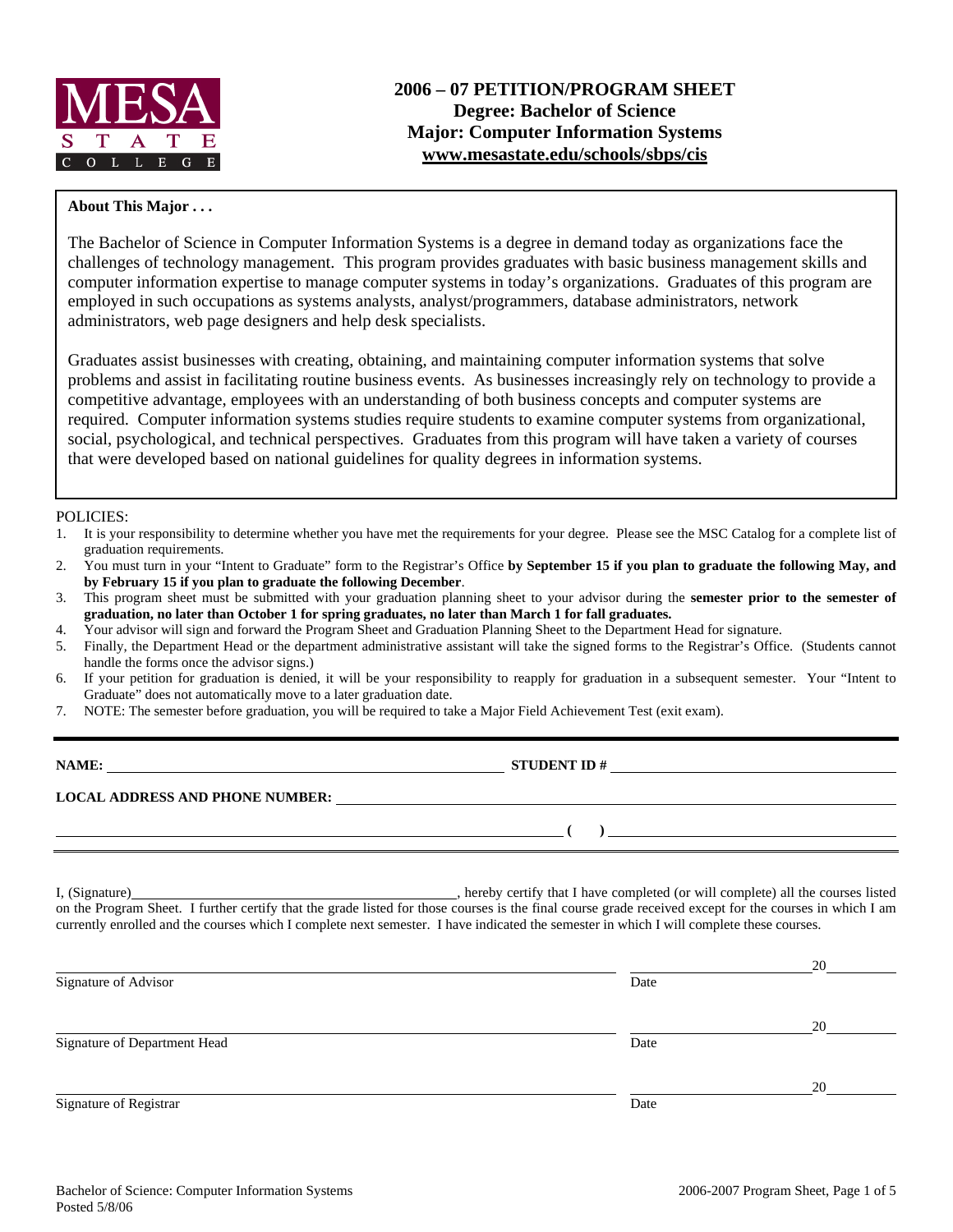- Must earn 120 semester hours and meet the academic residency requirements to earn a baccalaureate degree at Mesa State College.
- Must earn a minimum of 40 semester hours in upper division courses (i.e., 300-level and 400-level courses).
- A cumulative grade point average of 2.0 or higher must be maintained for all courses taken and for all courses in the major.
- When filling out this program sheet a course can only be used once, i.e., no double counting is allowed between categories.
- Excess KINA/HPWE courses beyond the two required and pre-collegiate courses (usually numbered below 100) cannot be used for graduation. • All degree requirements must be completed as described. Any exceptions or substitutions must be recommended in advance by the faculty advisor and approved by the Department Head.
- It is recommended that students work closely with a faculty advisor when selecting courses and scheduling classes prior to registration.
- Students are required to participate in exit examinations or other programs deemed necessary to comply with the college accountability requirement.

General Education Requirements (Minimum of 33 semester hours) See the M.S.C. catalog for the list of courses that meet the general education categories.

| Trns/Subs<br>Grade<br>No.<br>Term<br>Year<br>Course<br>Credit                   | Trns/Subs<br>Grade<br>Term<br>Year<br>Course<br>No.<br>Credit                                   |  |  |  |  |  |  |  |  |  |
|---------------------------------------------------------------------------------|-------------------------------------------------------------------------------------------------|--|--|--|--|--|--|--|--|--|
| <b>English:</b> ENGL 111 and 112 (6 semester hours, must receive a              | <b>Humanities or Social/Behavioral Science:</b> (3 semester hours)                              |  |  |  |  |  |  |  |  |  |
| "C" or higher, must be completed by the time the student has 60                 |                                                                                                 |  |  |  |  |  |  |  |  |  |
| semester hours)                                                                 |                                                                                                 |  |  |  |  |  |  |  |  |  |
| *ENGL                                                                           | <b>Fine Arts:</b> (3 semester hours)                                                            |  |  |  |  |  |  |  |  |  |
| *ENGL                                                                           |                                                                                                 |  |  |  |  |  |  |  |  |  |
| *ENGL 129, Honors English, may be substituted for ENGL 111 and ENGL             |                                                                                                 |  |  |  |  |  |  |  |  |  |
| 112. Must earn a grade of "C" or better. May need to take additional electives. |                                                                                                 |  |  |  |  |  |  |  |  |  |
| <b>Humanities:</b> (6 semester hours)                                           | <b>Natural Sciences:</b> (minimum 6 semester hours, at least one course)<br>must include a lab) |  |  |  |  |  |  |  |  |  |
| Social and Behavioral Sciences: (6 semester hours)                              | <b>Applied Studies:</b> (3 semester hours)                                                      |  |  |  |  |  |  |  |  |  |
|                                                                                 |                                                                                                 |  |  |  |  |  |  |  |  |  |
| Other Requirements (9 semester hours)                                           |                                                                                                 |  |  |  |  |  |  |  |  |  |
|                                                                                 |                                                                                                 |  |  |  |  |  |  |  |  |  |

| <b>Kinesiology:</b> (3 Semester Hours)                                  |     |               |       |      |      |           | <b>Bachelor of Science Degree Distinction:</b>                |            |        |       |      |      |                           |
|-------------------------------------------------------------------------|-----|---------------|-------|------|------|-----------|---------------------------------------------------------------|------------|--------|-------|------|------|---------------------------|
| Course                                                                  | No. | Credit        | Grade | Term | Year | Trns/Subs | (6 semester hours) Must earn a "C" or better in both courses. |            |        |       |      |      |                           |
| <b>KINE/HPWA</b>                                                        | 100 |               |       |      |      |           | Course                                                        | No.        | Credit | Grade | Term | Year | Trns/Subs                 |
| <b>KINA/HPWE</b>                                                        |     | _ _ _ _ _ _ _ |       |      |      |           | $MATH*$                                                       | <u>121</u> |        |       |      |      | <u>3</u> ____ ___ ___ ___ |
| <b>KINA/HPWE</b>                                                        |     |               |       |      |      |           | <b>STAT</b>                                                   | 200        |        |       |      |      |                           |
| See the M.S.C. catalog for the list of approved KINA/HPWE/Selected DANC |     |               |       |      |      |           |                                                               |            |        |       |      |      |                           |
| courses.                                                                |     |               |       |      |      |           | *Math 121 or higher level math as approved by advisor         |            |        |       |      |      |                           |
|                                                                         |     |               |       |      |      |           |                                                               |            |        |       |      |      |                           |

**Major Requirements** (60 Semester Hours)

|             | <b>Computer Information Systems Core</b> (33 semester hours) |                |                                                                       |      |      |           |  |             |        |                         |                                                                |      |      |           |
|-------------|--------------------------------------------------------------|----------------|-----------------------------------------------------------------------|------|------|-----------|--|-------------|--------|-------------------------|----------------------------------------------------------------|------|------|-----------|
| Course      | No.                                                          | Credit         | Grade                                                                 | Term | Year | Trns/Subs |  | Course      | No.    | Credit                  | Grade                                                          | Term | Year | Trns/Subs |
| <b>CISB</b> | $-205$                                                       |                | $\frac{3}{2}$ $\frac{1}{2}$ $\frac{1}{2}$ $\frac{1}{2}$ $\frac{1}{2}$ |      |      |           |  | <b>CISB</b> | $-451$ |                         | $\frac{3}{\sqrt{2}}$ $\frac{1}{\sqrt{2}}$ $\frac{1}{\sqrt{2}}$ |      |      |           |
| <b>CISB</b> | 210                                                          | $\overline{3}$ |                                                                       |      |      |           |  | <b>CISB</b> | 460    | 3                       |                                                                |      |      |           |
| <b>CISB</b> | 331                                                          | $\overline{3}$ |                                                                       |      |      |           |  | <b>CISB</b> | 471    | $\overline{\mathbf{3}}$ |                                                                |      |      |           |
| <b>CISB</b> | 392                                                          | $\frac{3}{2}$  |                                                                       |      |      |           |  | <b>CSCI</b> | 110    | $\frac{3}{2}$           |                                                                |      |      |           |
| <b>CISB</b> | 400                                                          | $\frac{3}{2}$  |                                                                       |      |      |           |  | <b>TECI</b> | 260    | 3                       |                                                                |      |      |           |
| <b>CISB</b> | 442                                                          |                |                                                                       |      |      |           |  |             |        |                         |                                                                |      |      |           |
|             | Continued on page 3                                          |                |                                                                       |      |      |           |  |             |        |                         |                                                                |      |      |           |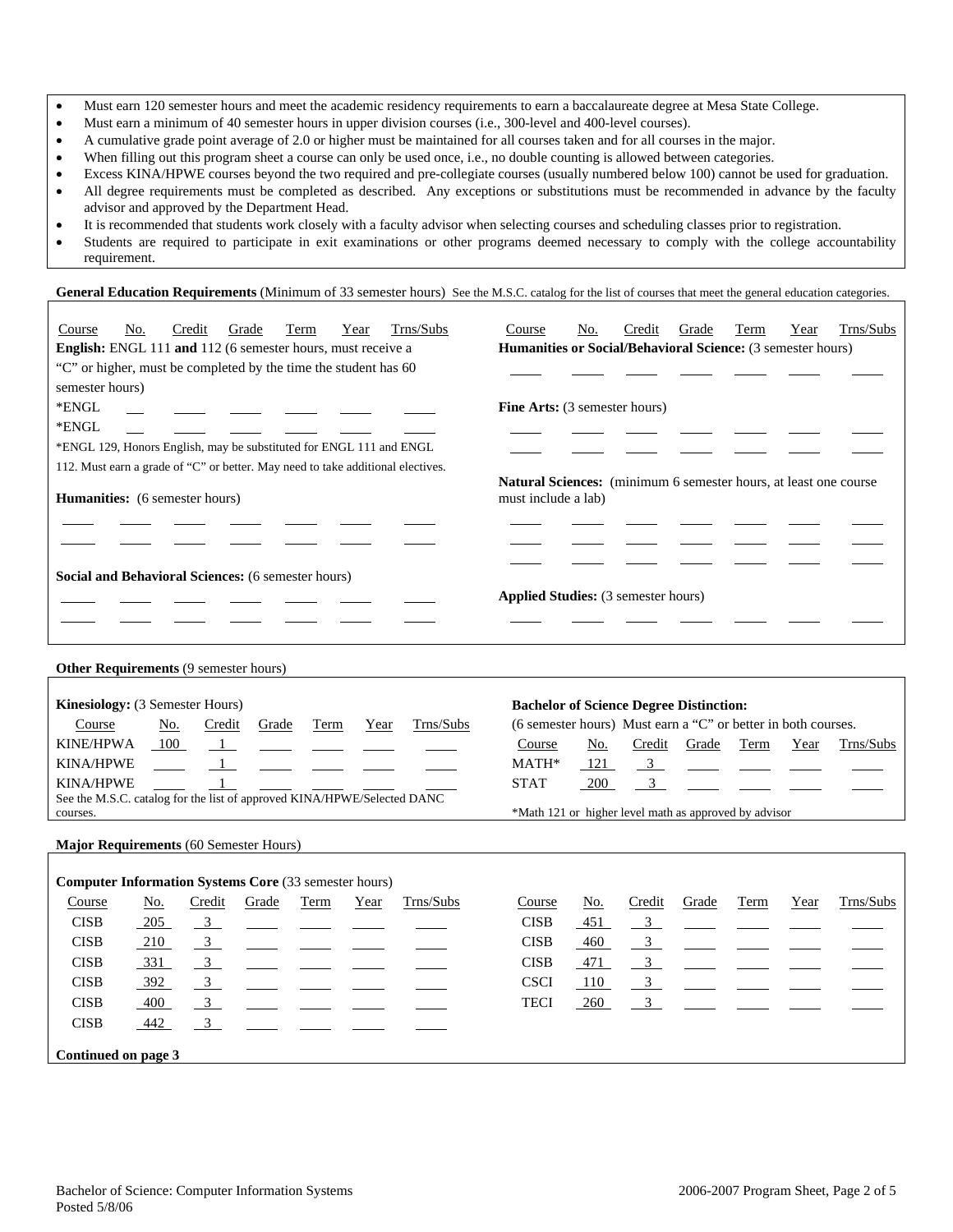|             | <b>Required Business Support Courses (27 Semester Hours)</b> |        |       |      |      |           |             |            |        |       |      |      |           |
|-------------|--------------------------------------------------------------|--------|-------|------|------|-----------|-------------|------------|--------|-------|------|------|-----------|
| Course      | <u>No.</u>                                                   | Credit | Grade | Term | Year | Trns/Subs | Course      | <u>No.</u> | Credit | Grade | Term | Year | Trns/Subs |
| <b>ACCT</b> | 201                                                          |        |       |      |      |           | <b>FINA</b> | 301        |        |       |      |      |           |
| <b>ACCT</b> | 202                                                          |        |       |      |      |           | <b>MANG</b> | 201        |        |       |      |      |           |
| <b>BUGB</b> | 349                                                          |        |       |      |      |           | <b>MANG</b> | <u>331</u> |        |       |      |      |           |
| <b>ECON</b> | 201                                                          |        |       |      |      |           | <b>MARK</b> | 231        |        |       |      |      |           |
| <b>ECON</b> | 202                                                          |        |       |      |      |           |             |            |        |       |      |      |           |
|             |                                                              |        |       |      |      |           |             |            |        |       |      |      |           |

**Electives** (All college level courses appearing on your final transcript, **not listed above** that will bring your total semester hours to 120 hours. Excludes KINA/HPWE activity courses. It is highly recommended that at least 3 hours must be individualized studies such as Cooperative Education, Directed Readings or Independent Study.) (18 semester hours; 10 hours of upper division may be needed.)

| Course | No. | Credit Grade Term |  | Year Trns/Subs | Course | <u>No.</u> |  |  | Credit Grade Term Year Trns/Subs |
|--------|-----|-------------------|--|----------------|--------|------------|--|--|----------------------------------|
|        |     |                   |  |                |        |            |  |  |                                  |
|        |     |                   |  |                |        |            |  |  |                                  |
|        |     |                   |  |                |        |            |  |  |                                  |
|        |     |                   |  |                |        |            |  |  |                                  |
|        |     |                   |  |                |        |            |  |  |                                  |
|        |     |                   |  |                |        |            |  |  |                                  |

### **GRADUATION INFORMATION**

See the "Undergraduate Graduation Requirements" in the Mesa State College catalog for additional graduation information.

**GENERAL EDUCATION REQUIREMENTS** (Minimum of 33 Semester Hours) See current Mesa State College catalog for list of courses that fulfill the requirements below. If one (or more) of the selections below is required in your major, you must use it to fulfill the major requirement and **make a different selection to meet the general education requirement. The courses may not be used to fulfill both requirements.**

**English – 6** Semester Hours (Must be **completed** before student has 60 semester hours. Must receive grade of "C" or above.) ENGL 111 **and** ENGL 112 **or** ENGL 129 *(by permission)*

**Humanities – 6** semester hours

**Social and Behavioral Sciences – 6** semester hours

**Humanities or Social/Behavioral Sciences – 3** semester hours

**Fine Arts – 3** semester hours

**Natural Sciences – 6** semester hours (At least one course must include a lab.)

**Applied Studies – 3** semester hours

#### **OTHER REQUIREMENTS** (9 Semester Hours)

**Kinesiology – 3** Semester Hours Each student must take KINE/HPWA 100 together with two KINA/HPWE/Selected DANC courses. See current catalog for listing.

#### **Degree Distinction – 6** Semester Hours

MATH 121 Calculus for Business (Or a higher level math as approved as approved by advisor) – 4 semester hours STAT 200 Probability and Statistics - 3 semester hours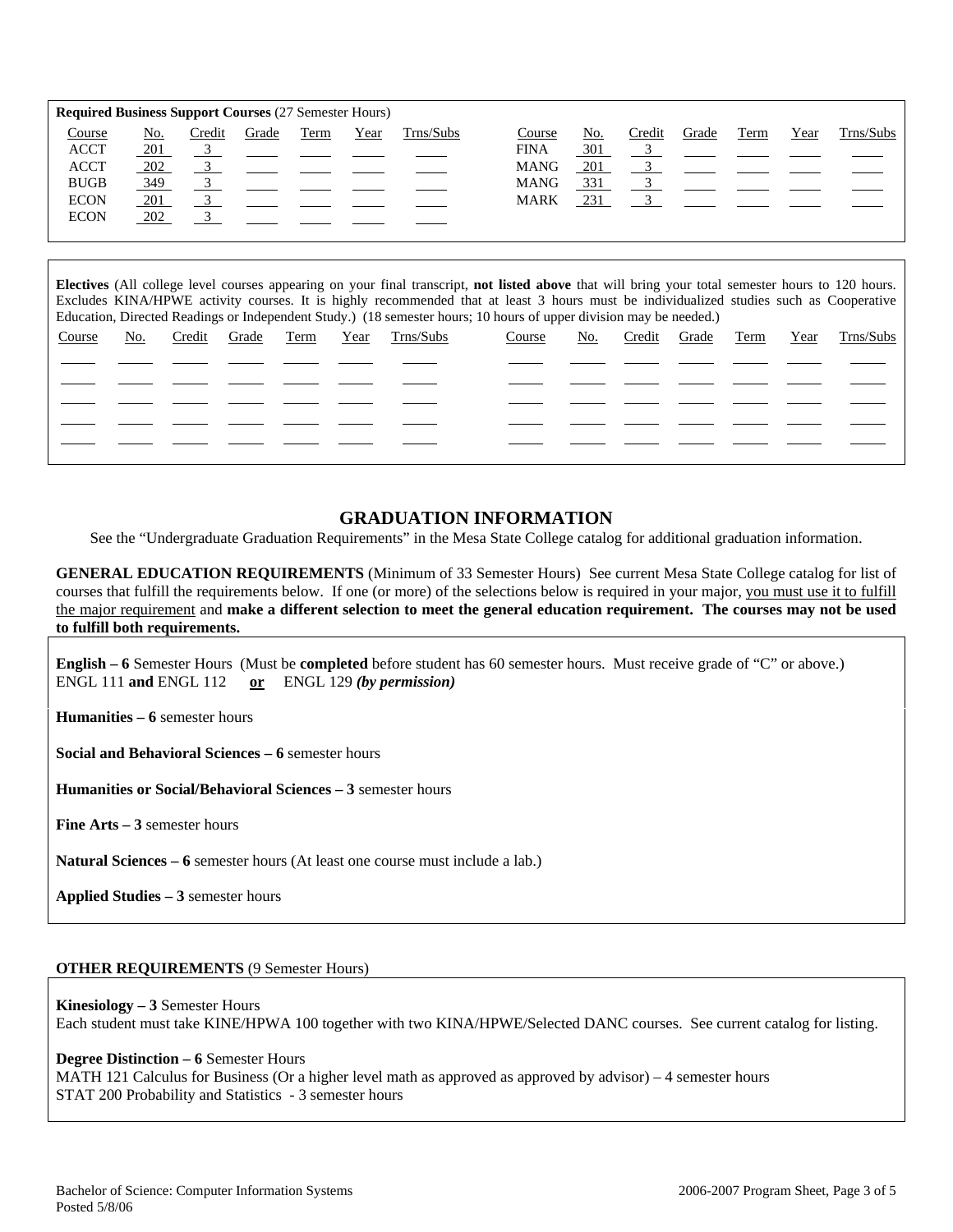# **Computer Information Systems** (60 Semester Hours)

# **Computer Information Systems Core** (33 Semester Hours)

CISB 205 Advanced Business Software CISB 210 Fundamentals of Information Systems CISB 331 Advanced Business Programming CISB 392 Information Systems Theory and Practice CISB 400 Data Communications and Network Management CISB 442 Systems Analysis and Design CISB 451 Database Administration CISB 460 Electronic Commerce Systems CISB 471 Advanced Information Systems CSCI 110 Beginning Programming TECI 260 Information Technology Hardware & System Software

# **Required Business Support Courses** (27 semester hours)

ACCT 201 Principles of Financial Accounting ACCT 202 Principles of Managerial Accounting BUGB 349 Legal Environment of Business ECON 201 Principles of Macroeconomics ECON 202 Principles of Microeconomics FINA 301 Managerial Finance MANG 201 Principles of Management MANG 331 Quantitative Decision Making MARK 231 Principles of Marketing

**General Electives: 18 Semester Hours;** 10 hours of upper division may be needed. (All college level courses appearing on your final transcript, **not listed above** that will bring your total semester hours to 120 hours. Excludes KINA/HPWE activity courses. It is highly recommended that at least 3 hours must be individualized studies such as Cooperative Education, Directed Readings or Independent Study.)

Students are required to participate in exit examinations or other programs deemed necessary to comply with the college accountability requirement. All degree requirements must be completed as described above. Any exceptions or substitutions must be recommended in advance by the faculty advisor and approved by the Department Head.